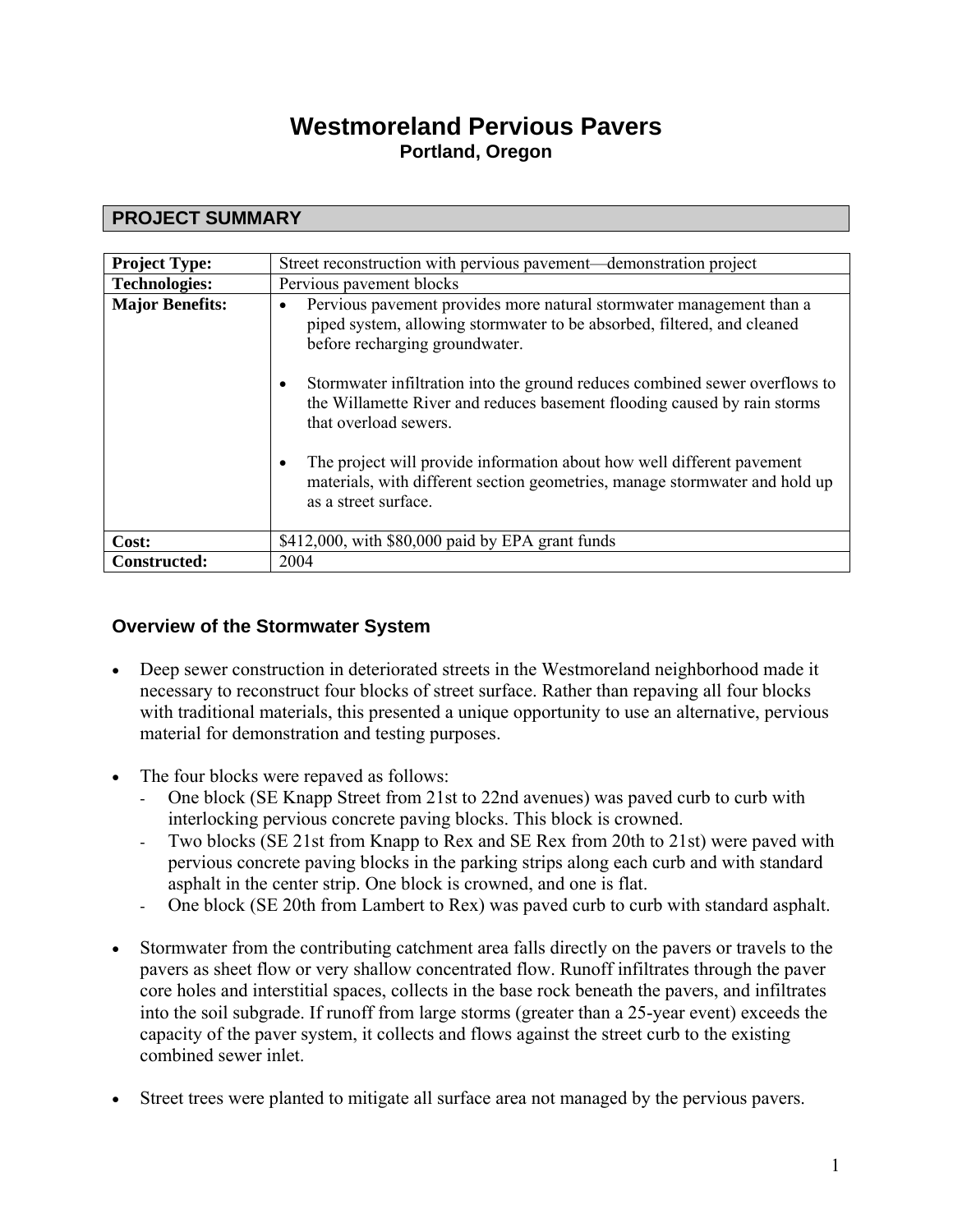



**Figure 1: Project during construction Figure 2: Pavers along parking strips only**



**Figure 3: Pavers along the full length of the street**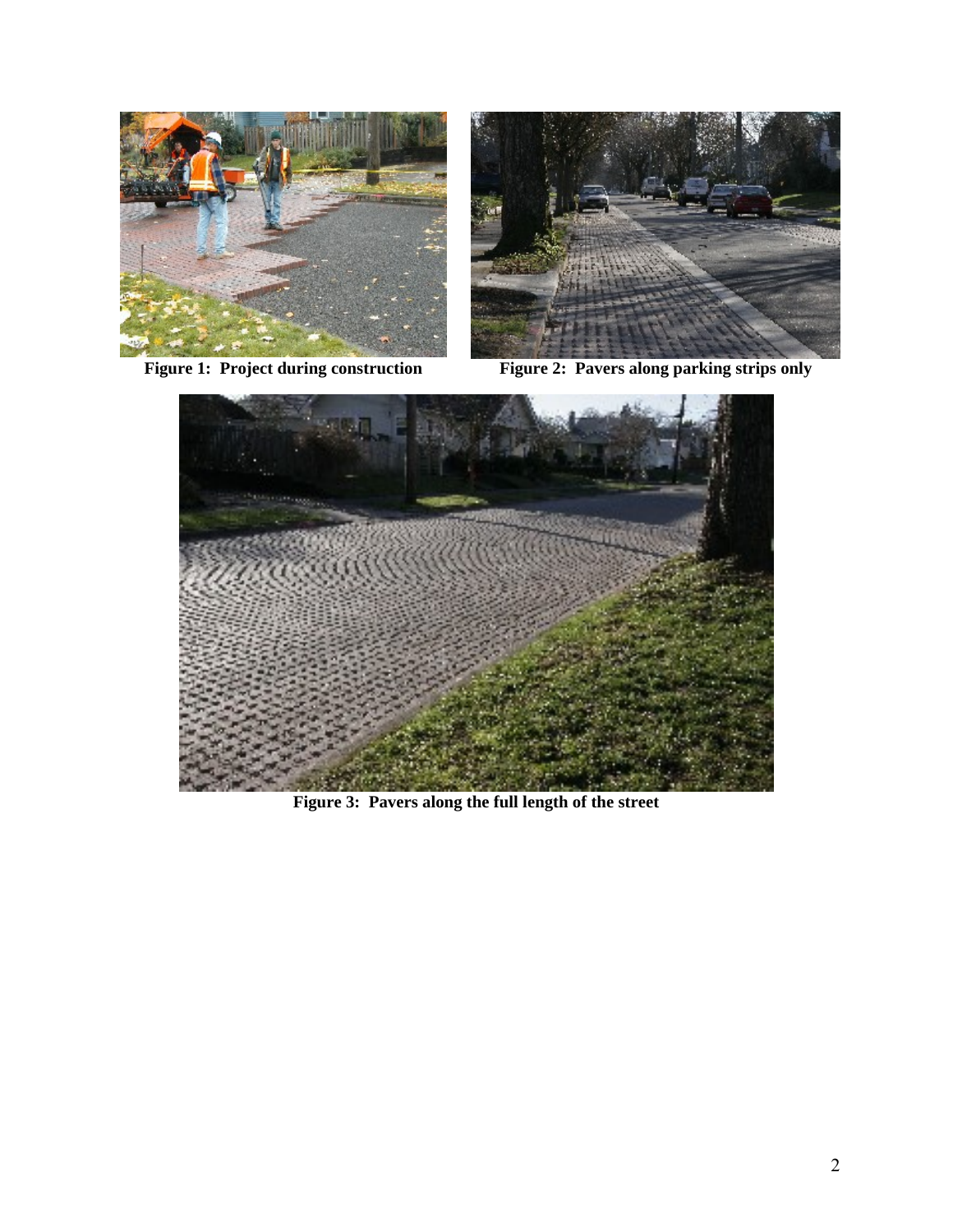### **STORMWATER CAPACITY AND SYSTEM COMPONENTS**

### **Stormwater Management Goal**

The goal was to learn how well pervious paving blocks manage stormwater and perform as a street surface and how cost effective they are. The project was designed in accordance with the City of Portland's 2002 *Stormwater Management Manual.*

## **System Components**

*Facility footprint*: 28,000 square feet. (Three pervious streets: 28 feet wide by 600 feet, 200 feet, and 200 feet, respectively  $= 28,000$  square feet.) Assumes "facility" is the entire street width curb to curb, even though two blocks use pavers only in the only parking lanes (6 to 10 feet wide per side).

*Catchment area*: 60,984 square feet (roofs, driveways, lawns, sidewalks, and streets). The catchment area contributing runoff to the pervious streets is assumed to extend 30 feet from each curb into the residential lots fronting the project. It includes approximately half of the impervious roof area of each home, impervious driveway and sidewalk area, and some pervious lawn and landscaped area. The contributing catchment area also includes the impervious center-strip asphalt on two of the pervious pavers blocks, which will direct flow to either or both of the paver lanes, depending on the street section.

*Pervious Pavement Blocks:* The pavers are 3⅛-inch-thick (8 cm) concrete interlocking blocks placed over a 3-inch-thick leveling course of fine rock (⅜-inch minus #10 crushed rock). The fine rock is also packed in between the blocks and in the drainage cores. A geotextile fabric is under the fine rock. Under the fabric is a 6-inch to 15-inch-thick course of base rock (2-inch minus #10 crushed rock) for both structure and stormwater runoff storage. A second layer of geotextile fabric lies between the subgrade and the base rock. The geotextile fabric layers reduce pollutants carried into the soil as the water infiltrates. They also prevent fine soil particles from migrating into the void space within the base rock.

The pavers in the parking lanes were installed in fields approximately 6 feet 10 inches wide on each side of the street. New asphalt was laid in the center. A 12-inch-wide concrete divider strip was placed between the pavers and the asphalt center as both a structural member and an architectural detail. It separates the two flexible surfaces, which deflect differently under loads, and provided a rigid edge to lay pavers and compact against.

Intersections were reconstructed in standard asphalt to ensure compliance with Americans with Disabilities Act (ADA) requirements. ADA specialists in the Portland Office of Transportation advised that while the paver surface is arguably compliant with ADA rules, pavers should not be placed in crosswalks. At issue are the core holes and channelized surfaces that prevent smooth rolling of small-diameter wheels. The paver runs are designed to stop short of the crosswalks.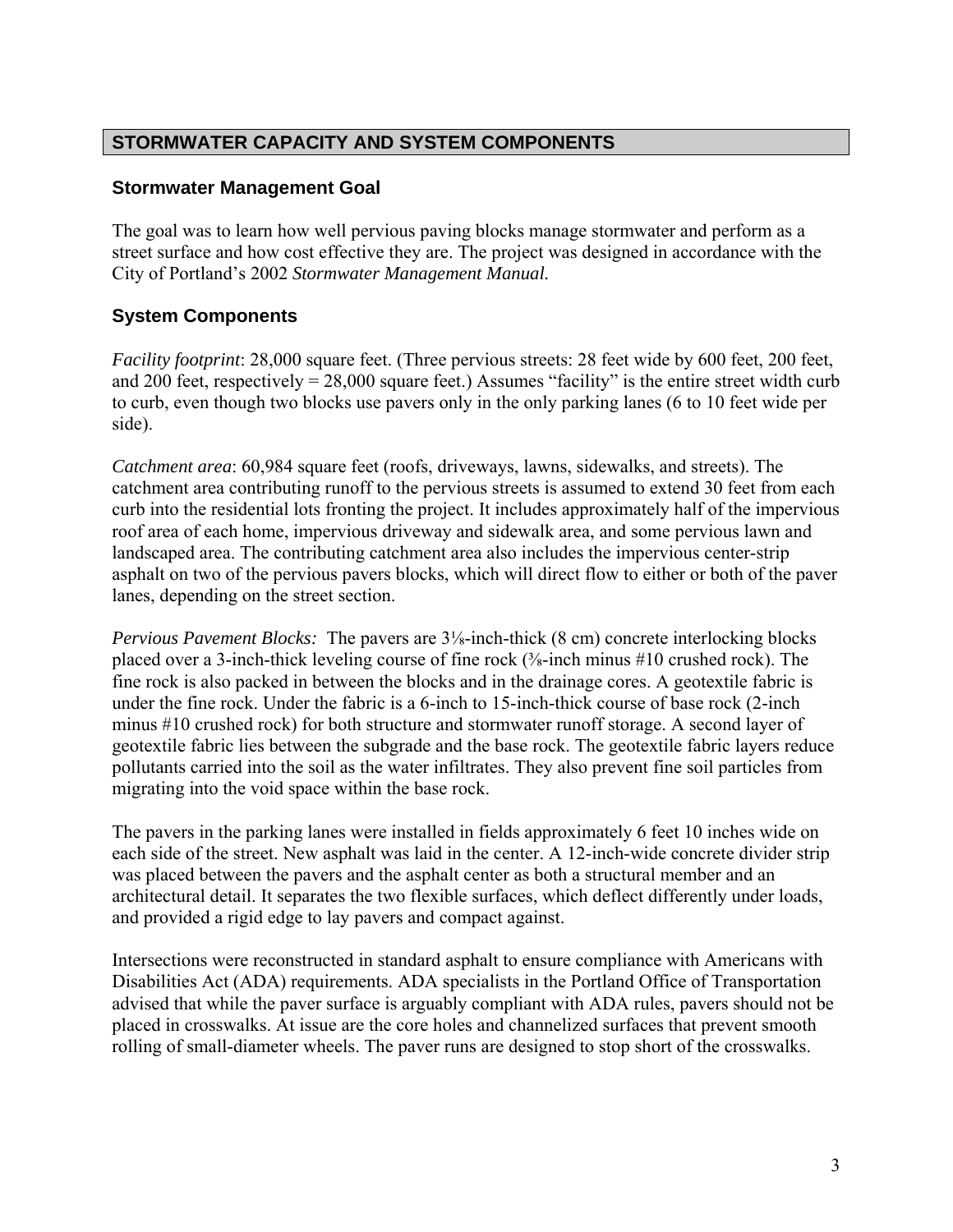The existing water main and water services had to be replaced because the existing main was too old to bear up to construction loads once the street section was excavated. Also, existing services were above the proposed subgrade elevation.

The paver interception system is approximately 80 percent efficient, per industry design guides. This means that rainfall events within the design capacity of the infiltration system will result in some curb flow.

*Street Trees*: Street trees were planted to mitigate stormwater impacts from the impervious areas of the reconstructed streets that do not drain to pervious pavement surfaces, as required by the *Stormwater Management Manual.*

### **BUDGET**

The construction cost was \$412,000 for all four reconstructed blocks (including the block with standard asphalt, which cost about \$45,000). This included \$74,000 for water line replacement. An EPA Innovative Wet Weather Projects grant to the Bureau of Environmental Services (BES) paid for \$80,000 of the project cost.

The costs for project management, contract management, design, and inspection are not included in the construction budget. These elements were tracked separately and funded by BES's Capital Improvement Program budget. They amounted to an additional \$115,600, or 28 percent of the construction contract.

### **Cost Comparisons**

The cost of the street reconstruction using pervious pavers was approximately 1.8 times the cost of standard construction. This does not include the costs of water line replacement.

Data gathered from the project indicate an estimated cost of \$10.50 per square foot installed, including base rock, for the three blocks using pervious pavers. This includes the entire streets, curb to curb, including the asphalt center strips in two of the blocks.

#### **MAINTENANCE AND MONITORING**

#### **Maintenance**

The Bureau of Maintenance will vacuum sweep the pavers four to six times per year to prevent a build-up of soil and to dislodge grass and weeds that manage to germinate in the core fill material. Some initial problems occurred with maintenance, as described under "Successes and Lessons Learned," below.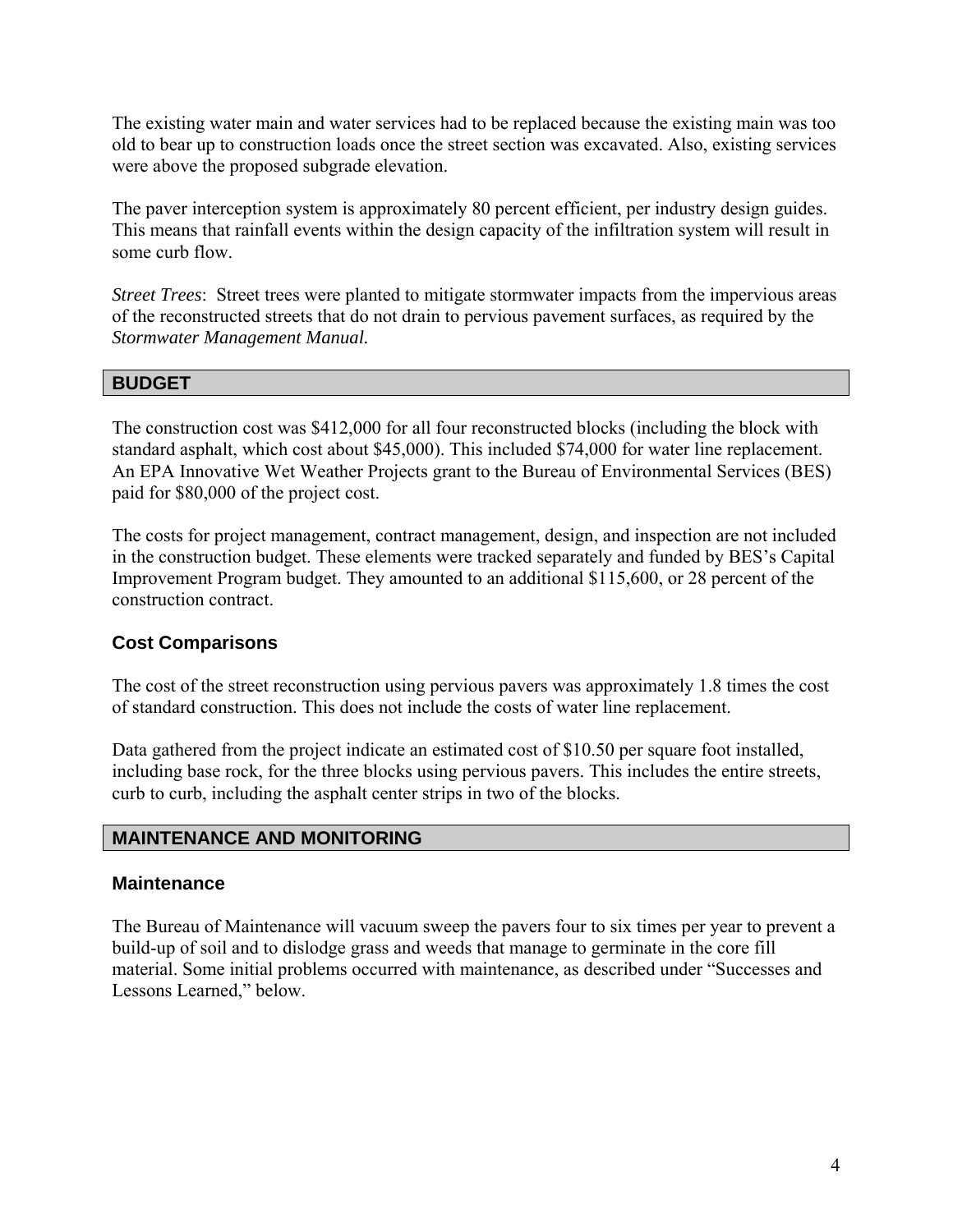### **Monitoring**

The Bureau of Maintenance will periodically inspect the paver system and record its performance as a street surface (e.g., the occurrence of cracking or rutting), as well as the costs and challenges of maintaining the surface.

Two types of monitoring devices were installed with the paver system to collect water samples and monitor how well the pavement infiltrates water and helps improve water quality. One is a 3 inch-diameter PVC pipe subdrain that collects infiltrate and conveys it to a manhole; the sampling pipe protrudes inside the manhole within reach from the surface. The other is a 6-inchdiameter PVC standpipe that can be used for observation/measurement of the groundwater elevation and for sampling. These monitoring devices have not been successful, as discussed under "Successes and Lessons Learned," below.

#### **PUBLIC INVOLVEMENT**

Public involvement included informing and engaging residents with the project through mailings, door-to-door calls, public meetings, and local press coverage. Two open houses were conducted while construction was underway: one for the public, and one as an industry demonstration.

None of the residents fronting the pervious street projects was identified as unwilling or reluctant to have the project implemented. Some concerns were raised over issues related to the project primarily basement flooding and weed control.

A permanent interpretive sign is planned at the project site to provide information about the sustainable stormwater management techniques used.

### **SUCCESSES AND LESSONS LEARNED**

**Pervious Pavement Performance**: This is Portland's first application of pervious paving blocks on a public residential street. In 2005, the city installed pervious asphalt and pervious concrete pavement on four blocks of North Gay Avenue. The Westmoreland and North Gay projects will test how these three pervious paving materials perform on residential public streets.

**Information Sources**: The Portland Office of Transportation retained an interlocking paver specialist to assist with quality assurance/quality control for this project. The specialist reviewed the plans and specifications at two points in the design process and provided comments. His insight on products and installation methods added value to the project and served to confirm that more speculative aspects of the design were indeed correct.

**Maintenance**: Street sweeping occurred only three times during the first year. Weeds grew in the pavers, particularly in large zones in front of some driveways. This could partly be a result of residents' practices—e.g., washing cars in driveways or blowing mown grass into the street. Once weeds took hold in these areas, sweeping could no longer remove them. The Bureau of